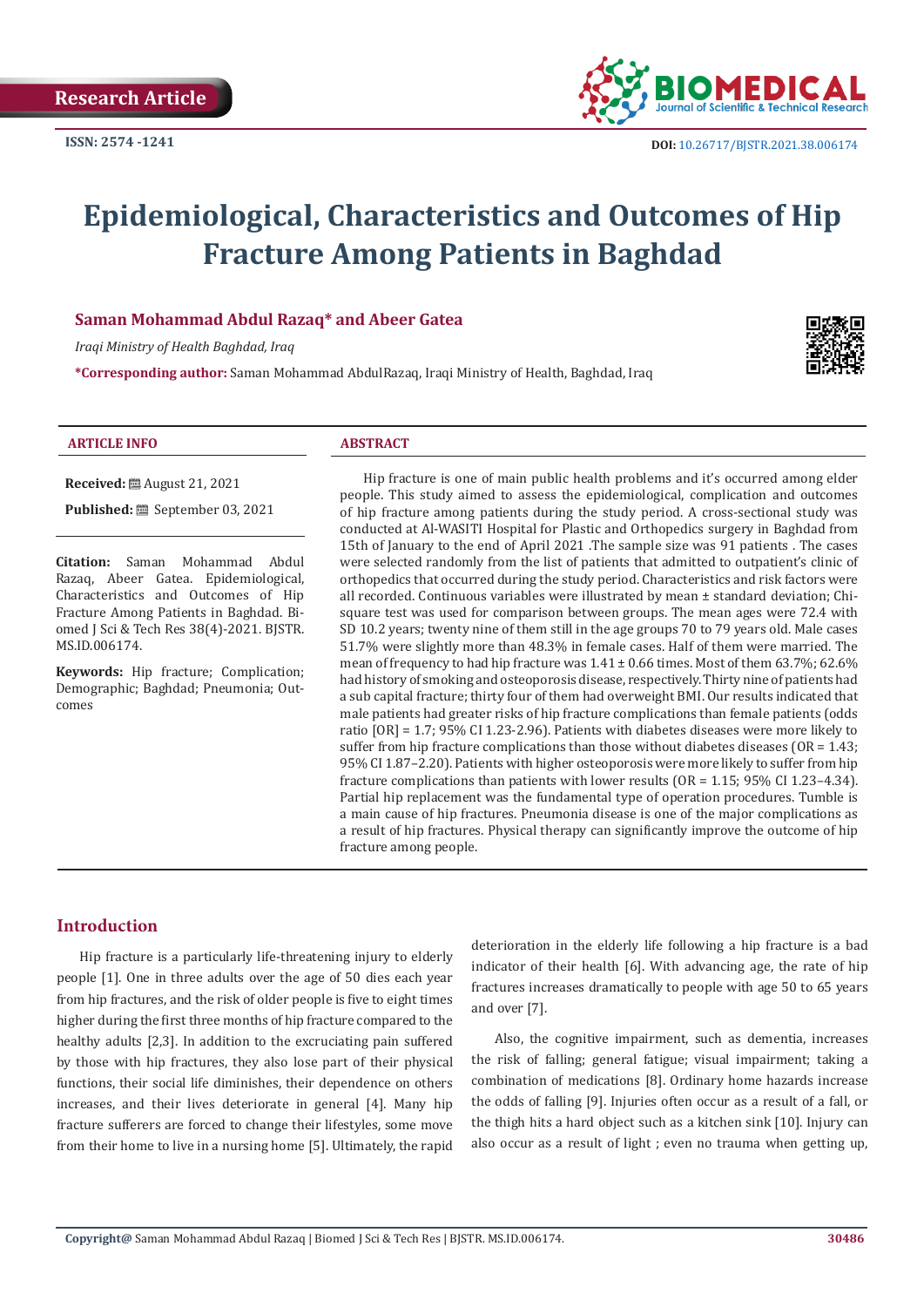for example, osteoporosis: low bone mass and deterioration of bone tissue increase the risk of hip fractures in the elderly [11]. For some reason that is not clear, femoral fractures disproportionately affect the socially disadvantaged [12]. The presence of previous fractures, as previous research indicated that about 30% of people with fractures of the thigh bones had a previous fracture in what is known as complication fractures [13]. The risk of fracture recurrence persists in ten years, which illustrates the importance of treating primary fractures quickly and effectively [14]. Treatment options include surgery, and statistics indicated that more than three-quarters of people with a broken hip undergo surgery, often a joint replacement [15]. Surgical intervention usually occurs to 48 hours [16]. The patient's health condition may significantly increase the risk of death [17].

In addition to, some complication such infection, internal bleeding, stroke, or heart failure and it's in sometimes leads to death after hip fractures [18]. Studies show that problems with treatment, surgery, or immobility (which can put the patient at risk of pneumonia) as a result of fractures eventually lead to other complications that increase the rate of early death [19,20]. In parallel with the treatment of postoperative pain and symptoms, patients should be rehabilitated and, physical training performed to ensure that mobility is restored [21]. A retrospective study conducted among 36 of hip fracture in Ireland, were recorded in 2020, compared with 45 in 2019, resulting in a 20% reduction in presentations. Thirty-day mortality in hip fractures during the Covid-19 crisis was 8.3% compared with 2.2% in 2020. The epidemiological study conducted among 232 patients in Al- Najaf – Iraq found that the female to male ratio was 2:1.The mean age for this group was 68 years. The causes of the fracture were fall in 83%, fall from height in 11%, and road traffic accident in 6%. A case control study conducted in Iraq among 75 cases and 150 controls found that the highest risk factors associated with increased occurrence of hip fracture were using cortisone, Osteoporosis, tobacco smoking, consuming soft drinks, and less exposure to sunlight.

Hip fracture is as yet thought to be quite possibly the most genuine medical services issues, notwithstanding numerous analysts concern. Also, regardless of some proof of genuine declining in the commonness pace of hip fracture, it is as yet considered as a steady reason for extreme dreariness, unsatisfied life quality and early mortality among more seasoned grown-ups. Also, in light of the fact that the administration conventions are not all around applied around the world, it is required to see an expanded, instead of diminished yearly frequency of hip fracture throughout the following not many years [6]. As it is known, there are intracapsular and extracapsular fractures; the AVN (avnascular necrosis) is the most hazardous difficulty of the intracapsular fractures [2]. There is little information about the epidemiology of hip fractures in

Iraq, and the main danger variables of this handicapping break. Forestalling the event of hip fracture is a general wellbeing need in our general public, given the continuous change to the supermaturing society. The danger for hip fracture can be decreased by forestalling falls. Distinguish those people most in danger of tumbling to boost the adequacy of any proposed general wellbeing and family nursing mediations [13]. From this point, this study aimed to assess the characteristics of patients with hip fractures and, also to identify the complication and outcomes of hip fractures among them during the study period.

# **Materials and Methods**

 A cross-sectional study was conducted at Al-Wasiti Hospital for Plastic and Orthopedics surgery in Baghdad from 15th of January to the end of April 2021 to evaluate the demographic; characteristics of the participants and, to determine the complications of hip fracture and outcomes during the study period. Sample size was 91 patients. Randomly selection was chosen from the list of patients that admitted to outpatient's clinic and they had hip fractures.

# **Inclusion and Exclusion Criteria**

The inclusion criteria were the age groups above 50 years and already had hip fracture and the ages less than 50 years and those with other fractures in other parts of the body and also, those with other diseases and those with hip fracture and occurred before were excluded from this study.

# **Ethical Clearance**

Ethical approvals for conducting this research were obtained from the Iraqi Ministry of Health under number 11457 in 31/12/2020 and also, oral consent from the participants was obtained from them before starting to collect the data.

# **Data Collection**

Characteristics features and risk factors were also, recorded. From the medical records, additional information was recorded such patients' condition before the fracture as (residence, type of activity, physical and mental condition, fracture history), cause of fracture as (falls from height, tumble, traffic accident, un focusing due to illness), age, sex, height, weight to calculate the BMI. Major chronic disease included diabetes were categorized to yes or no, hypertension (yes or no), and osteoporosis (yes or no). Fracture and treatment details including fracture type(Sub capital, Pertrochanteric, Sub-trochanteric), treatment modalities, surgical procedures were categorized as (partial hip replacement, dynamic hip screw, cannulated screw), complications were categorized to (pneumonia, heart failure, severe arrhythmia, artificial joint dislocation, electrolytic imbalance, bed sore, urinary infection), length stay in hospital were categorized to (less than 15 days , 15 to 21 days. More than 21 days) , for outcomes is classified to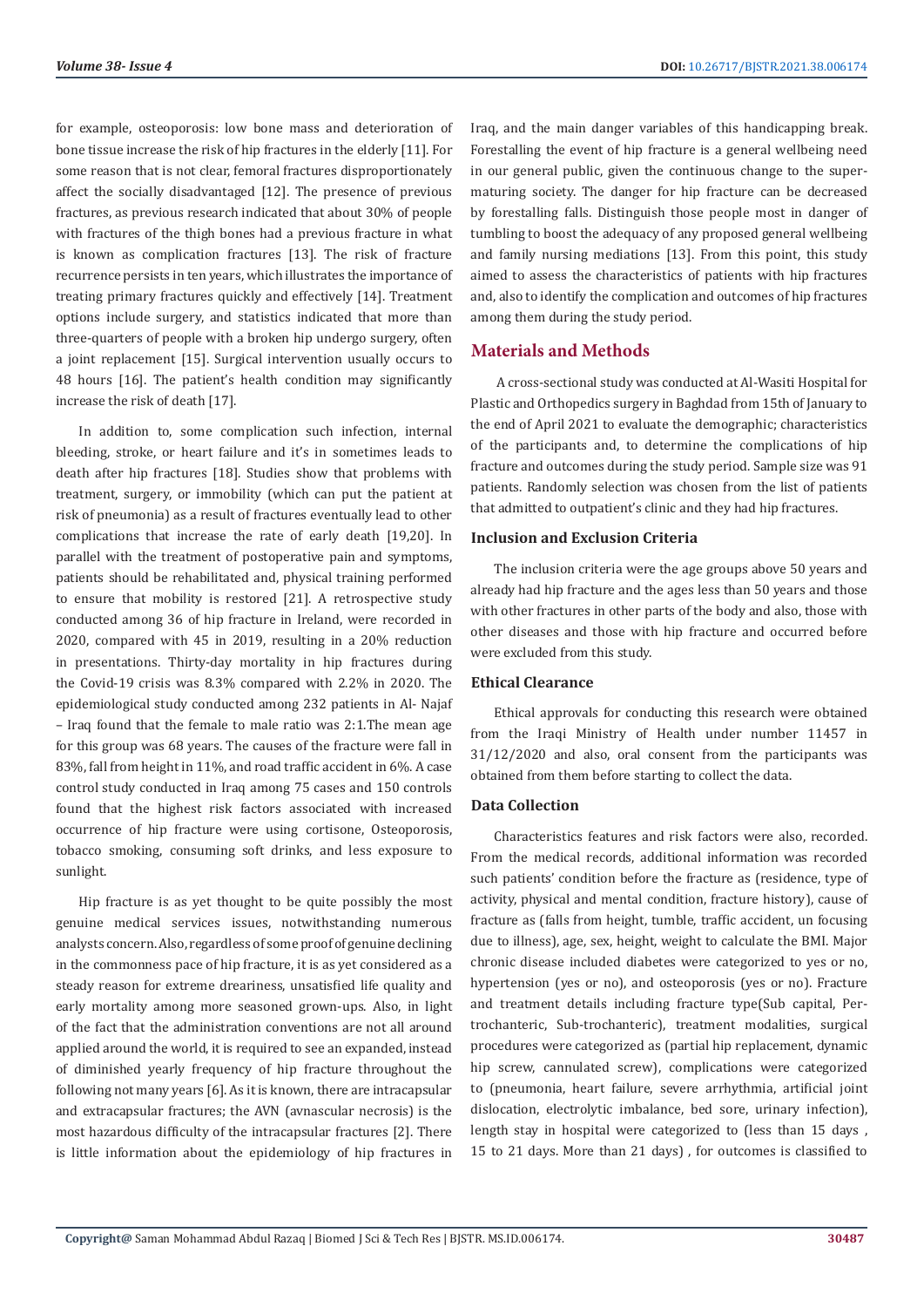(improved, recovery , death), were also collected. Age was stratified according to four different ages based groups: 50 to 59 years old, 60 to 69 years, 70 to 79 years, and above 80 years. The BMI was stratified into four groups: less than 18.5, 18.5 to 24.9, 25.0 to 29.9, and equal 30 or greater and it are measured by  $\text{kg/m}^2$ .

# **Statistical Analysis**

All data was entered into the Excel program before starting the analysis to ensure the validity and accuracy of the data. STATA 13 software was used for statistical analysis. With continuous variables were calculating and assessing the mean, median, standard deviation. The Chi-Square Test of Independence is used to test if two categorical variables are associated. It also used to see if there is a difference between two or more groups. Univariate analysis was used to describe the data and find patterns that exist on it and, use the tables as (mean, standard variation and range), charts, and histograms for univariate analysis. In addition to, multivariate analysis was used to analysis the data that contain more than one variable. Multivariate Analysis of Variance (MANOVA) was used to examine the dependence relationship between a set of dependent measures across a set of groups. Use this command of STATA program manova, mvreg for multivariate analysis. Statistically

**Table 1:** Characteristics of hip fracture among studied sample.

significant was set at the p. value < 0.05.

# **Results**

In Table 1 Out of 91 participants with hip fractures, the mean age was 72.4 with SD 10.2 years. Majority 31.9% (29/91) of hip fractures occurred among age group 70 to 79 years old and followed by the same frequency 27.5% (25/91) in each age groups 60-69 and ≥ 80 years old, respectively. Male cases 51.7% were slightly more than 48.3% in female cases. Half of them were married. The mean of frequency to had hip fracture was  $1.41 \pm 0.66$  times and, most of whom 69.2% had a hip fracture for the first time and 63.7% had history of smoking. Majority 78% of them had history of diabetes disease. While 22% of them had history of hypertension disease and, 62.6% had history of osteoporosis disease. Thirty nine of them had a sub capital of fracture and thirty four had overweight BMI. For treatment, partial hip replacements 45.1% were the main types of operation as show in Figure 1. Tumble and fall from the height 38.5% were the main causes of hip fractures, followed by 23% were the traffic accident and its show in Figure 2. The highest frequency 36.2% of them had long time to stay in hospital with range 15 to 21 days and, the mean was  $1.93 \pm 0.80$  day (Figure 3).

| <b>Parameters</b>            | Frequency (91)            | Percent |  |  |
|------------------------------|---------------------------|---------|--|--|
|                              | Age groups (years)        |         |  |  |
| Mean ±SD                     | $72.4 \pm 10.2$ years     |         |  |  |
| 50-59                        | 12                        | 13.19   |  |  |
| 60-69                        | 25                        | 27.47   |  |  |
| 70-79                        | 29                        | 31.87   |  |  |
| ${\geq}80$                   | 25                        | 27.47   |  |  |
|                              | Gender                    |         |  |  |
| Male                         | 47                        | 51.65   |  |  |
| Female                       | 44                        | 48.35   |  |  |
|                              | <b>Marital status</b>     |         |  |  |
| Married                      | 52                        | 57.14   |  |  |
| Widowed, separated, divorced | 39                        | 42.86   |  |  |
|                              | Frequency of hip fracture |         |  |  |
| Mean ±SD                     | $1.41 \pm 0.66$ times     |         |  |  |
| Once                         | 63                        | 69.23   |  |  |
| $2 - 3$                      | 19                        | 20.88   |  |  |
| $4 - 5$                      | 9                         | 9.89    |  |  |
|                              | <b>Smoking habits</b>     |         |  |  |
| Yes                          | 58                        | 63.74   |  |  |
| No                           | 33                        | 36.26   |  |  |
|                              | <b>Diabetes</b>           |         |  |  |
| Yes                          | 71                        | 78.02   |  |  |
| $\rm No$                     | $20\,$                    | 21.98   |  |  |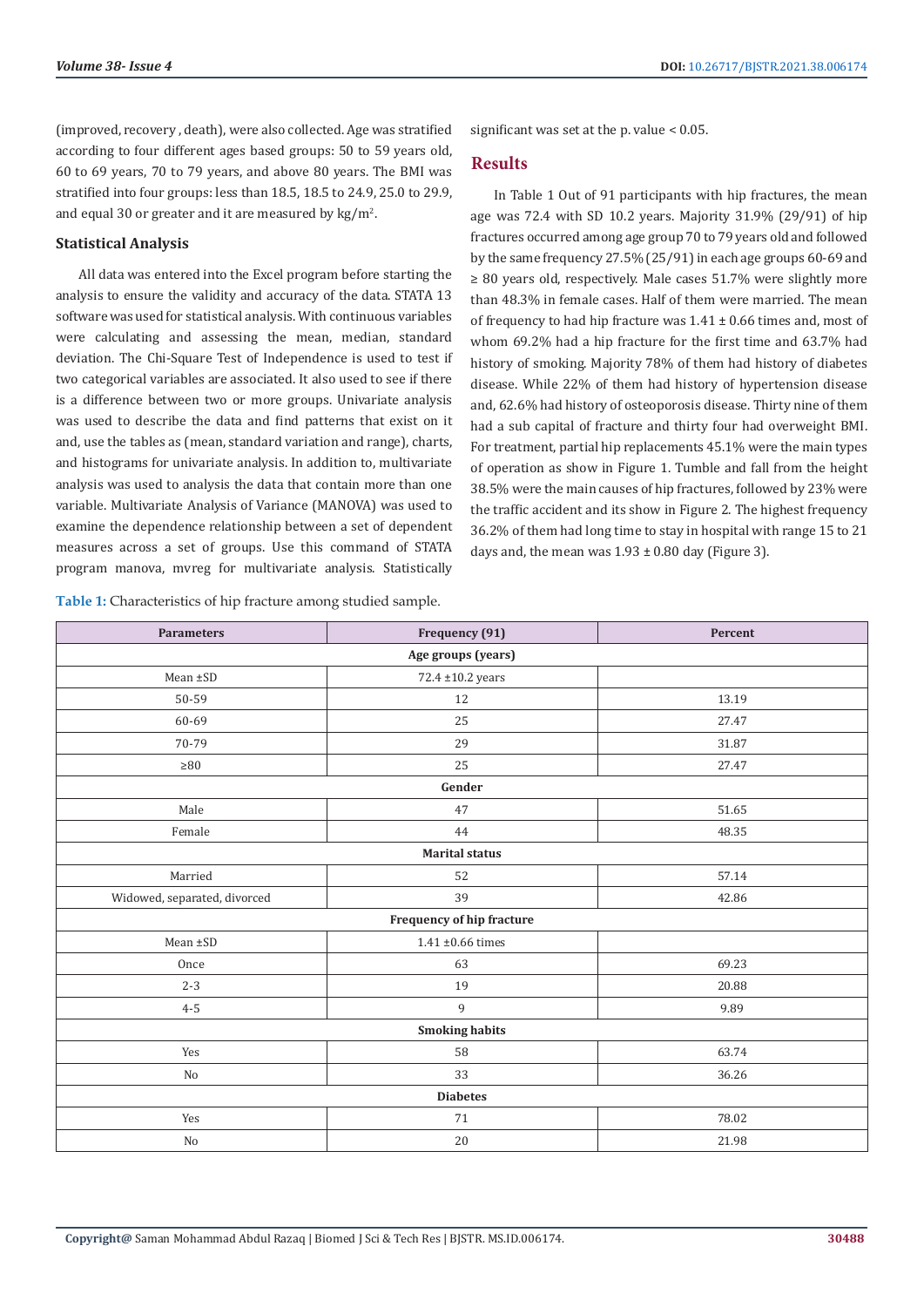|                                   | Hypertension               |       |
|-----------------------------------|----------------------------|-------|
| Yes                               | 59                         | 64.84 |
| No                                | 32                         | 35.16 |
|                                   | Osteoporosis               |       |
| Yes                               | 57                         | 62.64 |
| No                                | 34                         | 37.36 |
|                                   | <b>Types of fracture</b>   |       |
| Sub capital                       | 39                         | 42.86 |
| Per-trochanteric                  | 31                         | 34.07 |
| Sub-trochanteric                  | 21                         | 23.08 |
|                                   | BMI $\text{kg}/\text{M}^2$ |       |
| Below 18.5                        | 15                         | 16.48 |
| 18.5-24.9                         | 23                         | 25.27 |
| 25.0-29.9                         | 34                         | 37.36 |
| 30 and greater                    | 19                         | 20.88 |
| Length of stay (Days) in hospital |                            |       |
| Mean ±SD                          | 1.93 ±0.80 days            |       |
| Less than 15                      | 32                         | 35.16 |
| 15 to 21                          | 33                         | 36.26 |
| More than 21                      | 26                         | 28.57 |





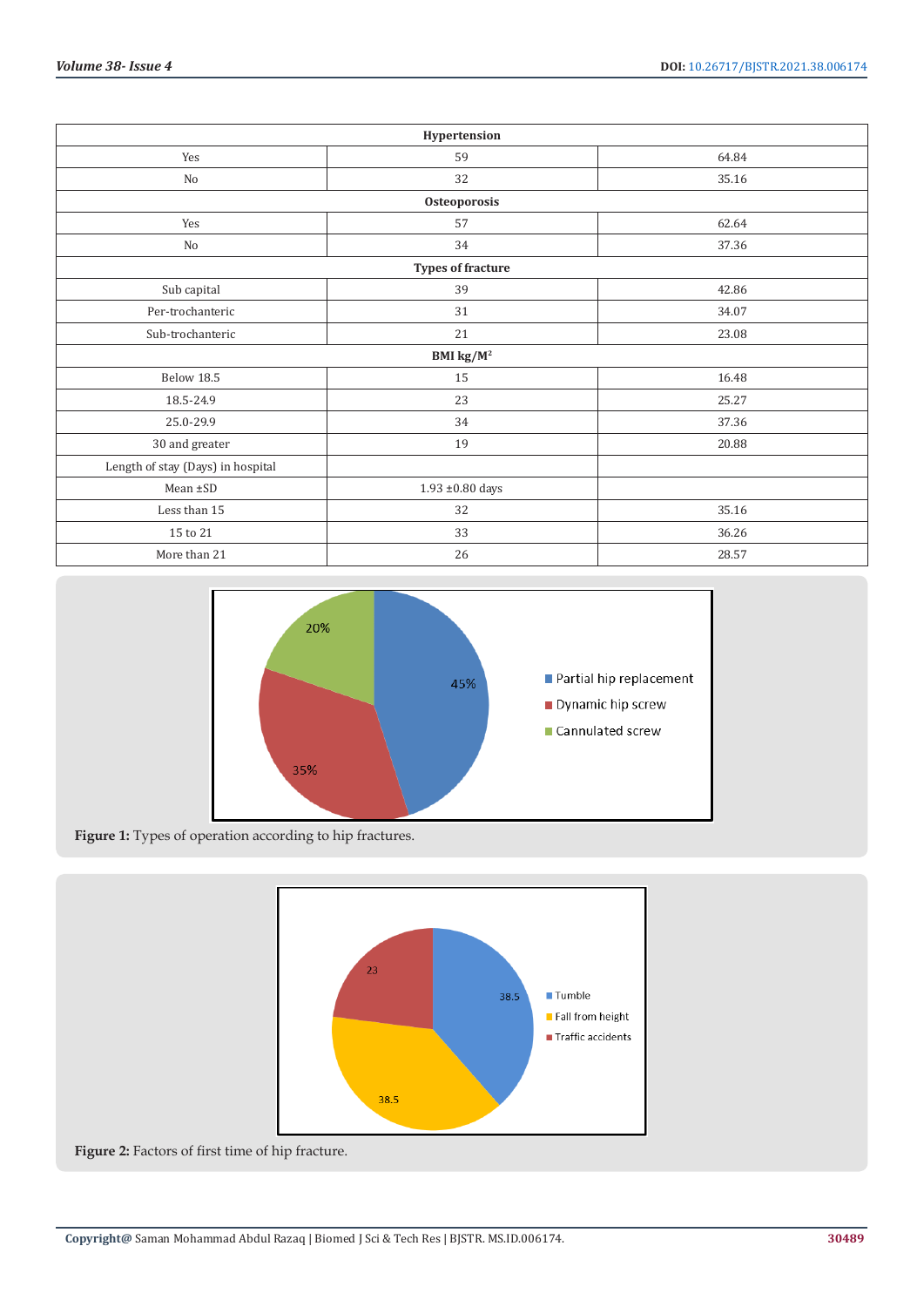

**Figure 3:** Length of hospitalization (days) among patients with hip fracture.

According to complication from hip fractures, 17.8% of them had pneumonia disease as results of hip fracture complication as show in Figure 4. In Figure 5, show that 84.7% of them were recovering and improving their health from hip fracture and, 15.3% were died due to fracture complications. Univariate and Multivariate analysis showed that male sex, marital status, diabetes and osteoporosis were independent risk factors for complications of hip fracture among the studied samples. Our results indicated

that male patients had greater risks of hip fracture complications than female patients (odds ratio  $[OR] = 1.7$ ; 95% CI 1.23-2.96). Patients with diabetes diseases were more likely to suffer from hip fracture complications than those without diabetes diseases (OR = 1.43; 95% CI 1.87–2.20). Patients with higher osteoporosis were more likely to suffer from hip fracture complications than patients with lower results (OR = 1.15; 95% CI 1.23–4.34) (Table 2).



**Figure 4:** Complication of hip fracture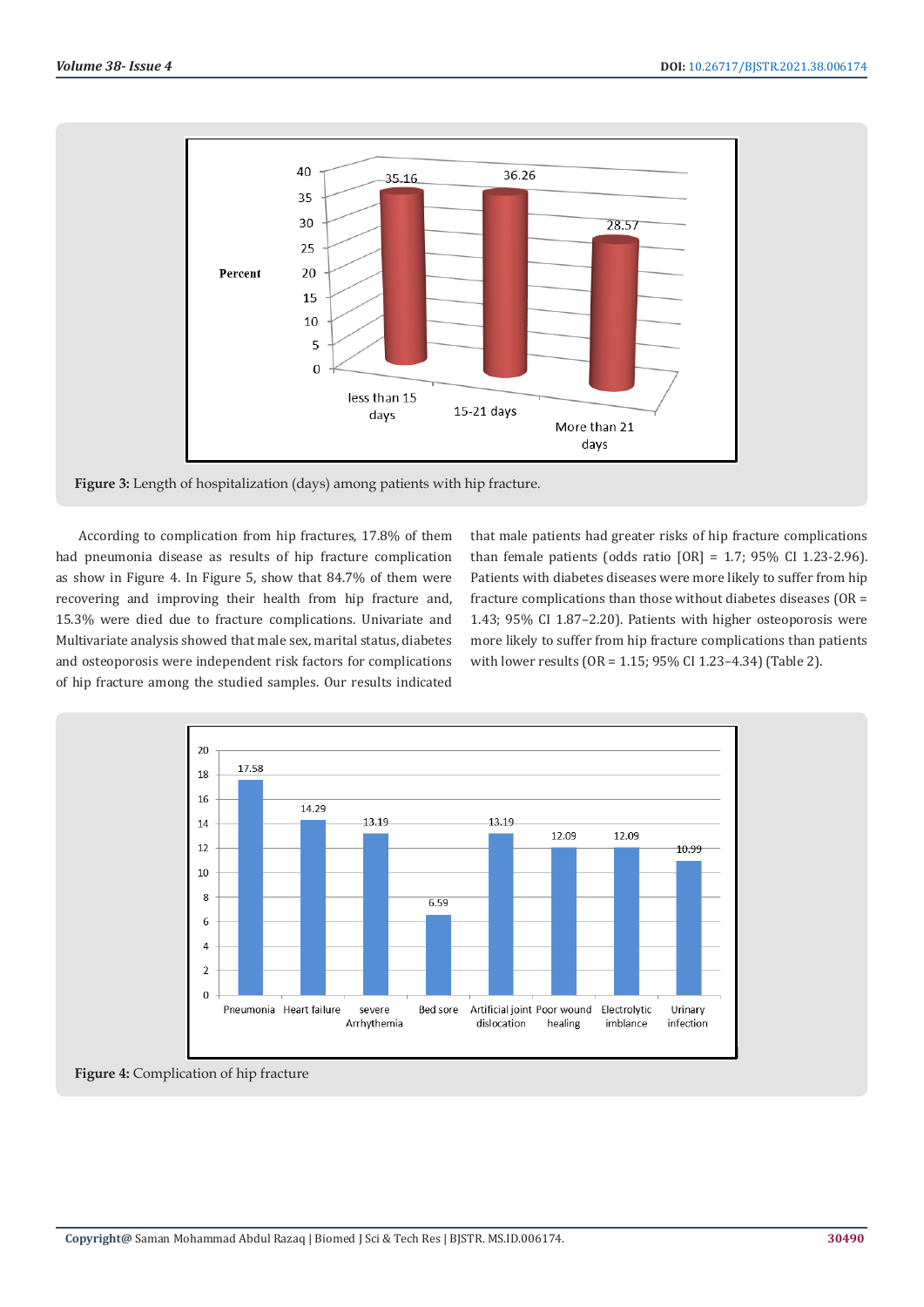

**Figure 5:** Outcomes of hip fracture among patients.

| <b>Parameters</b>                     | Univariate analysis |          | <b>Multivariate analysis</b> |               |              |  |
|---------------------------------------|---------------------|----------|------------------------------|---------------|--------------|--|
|                                       | ${\bf X}^2$         | P        | $Exp(\beta)$                 | 95% CI        | $\mathbf{P}$ |  |
| Gender                                | 7.4                 | $0.024*$ | 1.70                         | 1.23-2.96     | $0.004*$     |  |
| Marital status                        | 8.7                 | $0.012*$ | 1.48                         | 1.21-2.23     | $0.011*$     |  |
| Frequency of hip fracture             | 7.8                 | 0.097    | 1.01                         | 0.97-3.24     | 0.849        |  |
| Smoking habits                        | 1.4                 | 0.482    | 1.02                         | 0.55-1.97     | 0.201        |  |
| Diabetes                              | 6.1                 | $0.045*$ | 1.43                         | 1.87-2.20     | $0.002*$     |  |
| Hypertension                          | 4.4                 | 0.784    | 0.77                         | $0.42 - 1.94$ | 0.162        |  |
| Osteoporosis                          | 10.6                | $0.005*$ | 1.15                         | 1.23-4.34     | $0.041*$     |  |
| BMI                                   | 4.78                | 0.572    | 1.01                         | 0.78-1.97     | 0.930        |  |
| Types of operation                    | 3.5                 | 0.466    | 1.13                         | 0.84-2.61     | 0.243        |  |
| Types of fracture                     | 5.5                 | 0.232    | 1.08                         | 0.77-3.71     | 0.483        |  |
| Factors of first time of hip fracture | 8.1                 | 0.881    | 1.38                         | 0.96-1.94     | 0.324        |  |
| Length of stay in hospital            | 1.5                 | 0.823    | 1.01                         | $0.68 - 1.41$ | 0.998        |  |
| Complication of hip fracture          | 9.2                 | 0.812    | 1.03                         | $0.95 - 2.02$ | 0.407        |  |

| Table 2: Univariate and Multivariate analysis among independent parameters by dependent outcomes. |  |  |  |  |  |
|---------------------------------------------------------------------------------------------------|--|--|--|--|--|
|---------------------------------------------------------------------------------------------------|--|--|--|--|--|

# **Discussion**

This study aimed to assess the characteristics, complication and outcomes of hip fractures among patients during the study period. In Table 1 our findings reveals to the mean age was 72.4 with SD 10.2 years and compared with other study in UK [22], they reported the average age of hip fracture are 83 for women and 84 for men. A study in China [23], they mentioned the average age of hip fracture patients was  $82.20 \pm 6.82$  years old; this may be differences in lifestyle between the countries. In this study, we found that the majority 31.9% (29/91) of them still in the age groups 70 to 79 years old and followed by the same frequency 27.5% in each age group 60-69 and ≥ 80 years old. A study done it in China [23], the authors reported the higher frequency of hip fracture occurred in the age groups 80- 84 years and 85-89 years old. This refers to differences

in life expectancy between countries. Also we found the male cases 51.7 % were slightly more than 48.3% female cases .Compared with other study in Spain [24], the investigators reported the incidence rate of hip fracture among women was 3 times higher than in men. This is due to women doing their jobs of home and work and not finding enough time to eat healthy food.

In this study, 57.1% of patients were married ; compare with other study in Sweden [25], they mentioned the divorced, widowed or unmarried women had a higher risk of hip fracture than married or cohabiting women; the OR was 1.40 (95% CI 1.06-1.85). This fact because of her does not have a breadwinner in her life, or she resorts to looking for a job and not taking care of her health and eating if she does not have money or a job. Smoking is a key factor of increasing pulmonary diseases, especially among the older and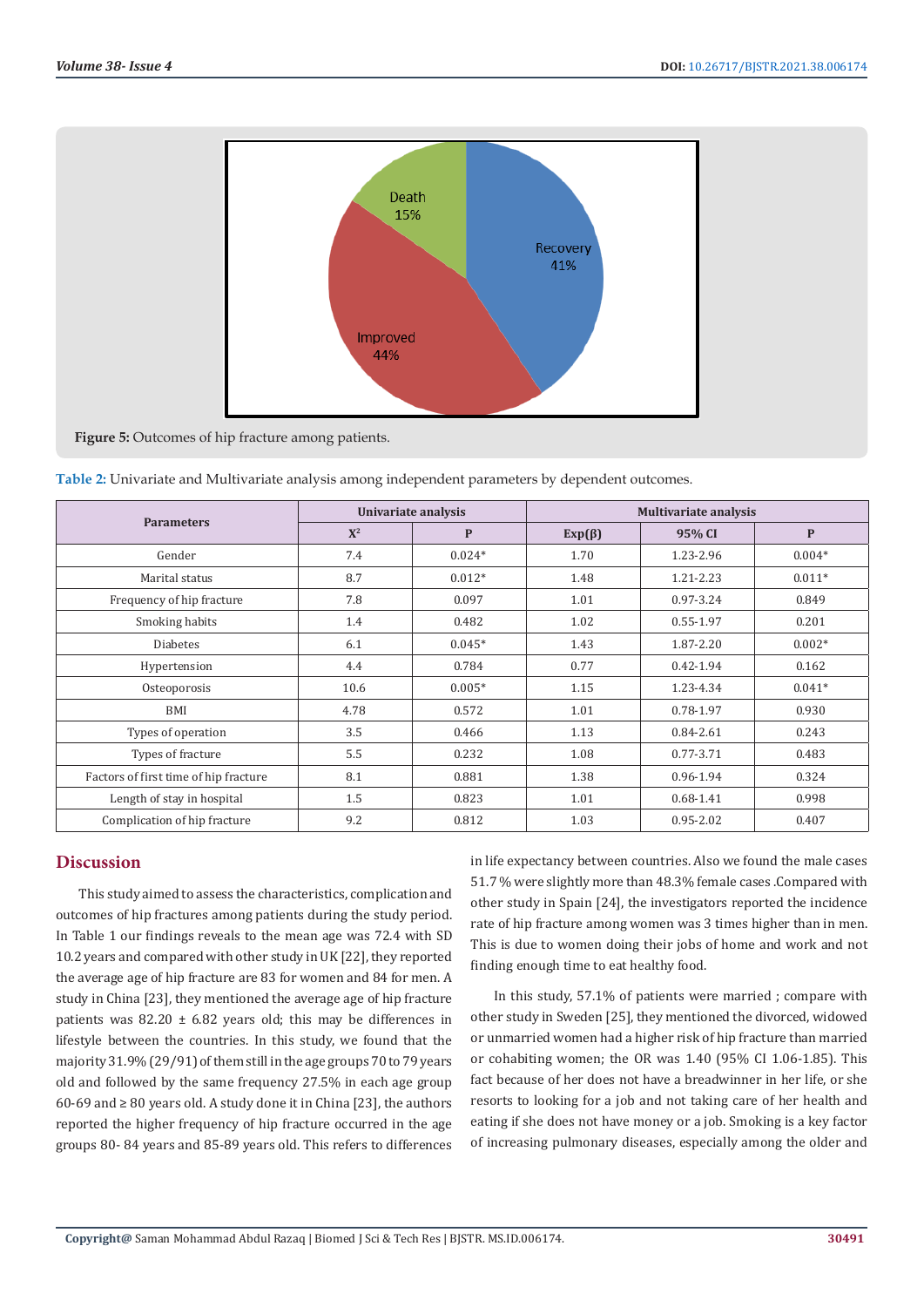addicted. In this study we found 63.7% of patients had a history of smoking habits. In some previous studies, current smokers have had approximately a 50% increased risk of hip fracture, as compared with never smokers. In contrast to our findings, some studies have reported higher hip fracture risks of heavier smokers than among lighter smokers [26-29] Diabetes is a common chronic disease among the elderly people and their impact on human health. In this study, we found that 78% of them had history of diabetes disease. A study done it in Canada [30], the authors reported that the diabetes was associated with hip fracture in both gender with 20% and, the danger of fracture remains higher after adjustment. High blood pressure is causes of hip fracture due to fall and, because of that, they are not focusing and realizing what happened. In our study we found that only 22% of them had history of hypertension disease and compared with other study in Sweden [31], the author reported the hypertension was related to hip fracture. Osteoporosis is also an essential factor of the fracture; this disease causes bones to become weak and porous, increasing the risk of fracture.

Women are four times more likely to have osteoporosis than men [32]. Our finding refer to the sixty three percent had history of osteoporosis disease. Compare with other study in Chile [33], they mentioned the most of the osteoporotic hip fractures occur to women, representing approximately 75% of these fractures. Sub capital fracture is the most common type of intracapsular neck of femur fracture. The fracture lines to extend for the junction of the head and neck of femur. In this study we found the sub capital of fracture is considered the main type of fracture and shows in 42.9% from them. Most of these people are suffering from excessive weight and obesity that inevitably affect their health and restrict their movement which is one of the most important problems between the elderly people. In our study we found that 37.5% of them had overweight BMI and compared with other study in Norway [34], they reported the increasing of BMI lead to decrease the risk of hip fracture and another study in France; they mentioned the low BMI independently increased the risk of fractures [35].This difference in view is due to the difference in the lifestyle between countries and the factors that cause hip fracture.

Partial hip replacements are the main operation procedure were using for it and shows in 45.1%. Compared with a study done it in Sweden [15], the hip replacements were the fundamental procedure which is using for it especially among elderly. The main causes of hip fractures was tumbling and fall from the height and shows in 38.5% compared with other study in New Zealand (10), they reported the majority were fall and exposed to traffic accident. In this study, we found the highest frequency 36.2% of whom has long time to stay in the hospital started from 15 to 21 days and compared with other study in Korea [36], they reported the average length of stay was 30.7 days (standard deviation 24.5 days). In our study, we found that 17.8% of them had pneumonia disease as results of hip fracture complication and compared with other study in US [19], they reported the most of them has hip replacement, do not have any medical complication after operation. Severe pulmonary and cardiac conditions had an effect on the rate of infection and death, and a patient with more than one complication has poor survival prospects.

Multivariate analysis showed that male sex, marital status, diabetes and osteoporosis were independent risk factors for complications of hip fracture among the studied samples. Our results indicated that male patients had greater risks of hip fracture complications than female patients (odds ratio  $[OR] =$ 1.7; 95% CI 1.23-2.96). Patients with diabetes diseases were more likely to suffer from hip fracture complications than those without diabetes diseases (OR =  $1.43$ ;  $95\%$  CI 1.87-2.20). Patients with higher osteoporosis were more likely to suffer from hip fracture complications than patients with lower results (OR = 1.15; 95% CI 1.23–4.34). Compared with a study in China [23], the authors indicated that male patients had greater risks of perioperative complications than female patients (odds ratio [OR] = 1.987; 95% CI 1.118–3.531). Patients with respiratory diseases were more likely to suffer from perioperative complications than those without respiratory diseases (OR = 0.044; 95% CI 0.010–0.200).

# **Limitation of this Study**

This study has several limitations. First, short duration of the study, it may be one of the limitations of this study. Second, small sample size, this may impact the adverse outcomes has the injuries were comparable. Third, Interviewer bias: biases introduced by the interviewer can directly affect the validity and reliability of the ultimate findings of the study, lastly, respondents may distort information to present what they perceive as a more favorable impression and this is type of interviewer bias and it's called social desirability.

# **Prospects of this Study**

- **a)** Enhance the educational and support programs for patients and their families through health institutions or civil society organizations.
- **b)** Administrative protocols based on research results obtained in treatment, care, prevention and management of burns and burn patients. As well as providing social and economic strategies in the field of research and consultation with policy makers to help burn programs.
- **c)** Carry out joint research projects with other research centers and organizations.

# **Conclusion**

we concluded that the hip fracture occurred among those in age group 70 to 79 years old; male cases had higher frequency of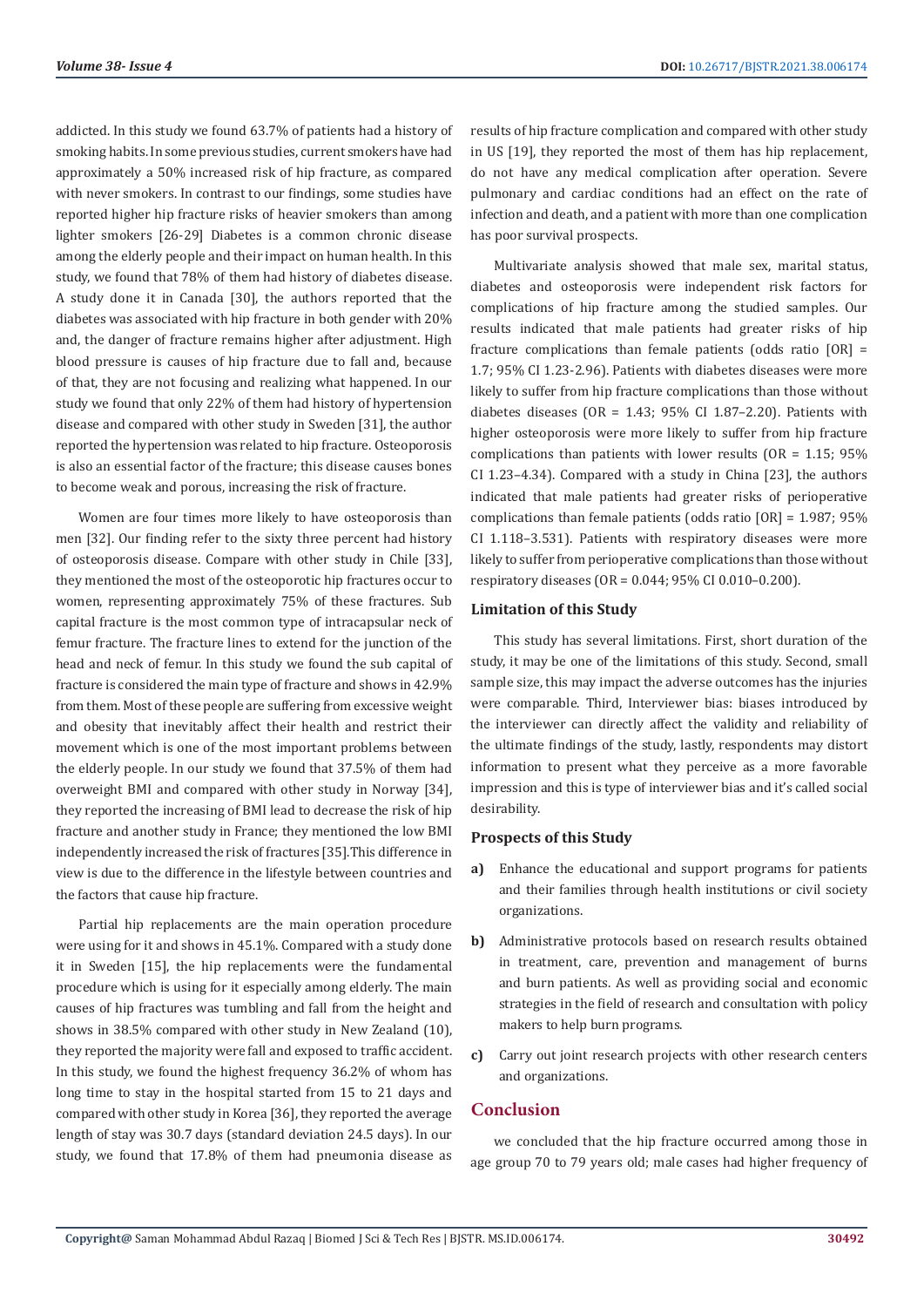hip fracture; were married; majority of them had history of chronic disease. Most of them had overweight BMI. Partial hip replacements were the main operations that use it. Tumble and fall from the height were the main causes of hip fractures .Majority of them had pneumonia disease as results of hip fracture complication. Male sex, marital status, diabetes and osteoporosis were independent risk factors for complications of hip fracture among the studied samples.

# **Recommendation**

A hip fracture could make a distinction of yours each day life, particularly for older human beings with different fitness conditions. Physical remedy can enhance the consequences of hip fracture among patients. To save you from hip fracture, you need to live healthy, get masses of exercising and go to your health practitioner for ordinary checkups. If you've got osteoporosis, you need to take medicinal drugs which can improve your bones loss and assist you keep away from a fracture.

# **Acknowledgement**

We extend our thanks and appreciation to the staffs of AL-WASITI hospital for their cooperation and support. Also, we thank all the participants in this study for their cooperation with us to complete this research.

## **References**

- 1. [Parker M, Johansen A \(2006\) Hip fracture. BMJ 333\(7557\): 27-30.](https://pubmed.ncbi.nlm.nih.gov/16809710/)
- 2. [Crilly RG, Kloseck M, Mequanint S \(2016\) Hip Fracture Types in Canadian](https://www.ncbi.nlm.nih.gov/pmc/articles/PMC4856061/)  [Men and Women Change Differently with Age: A Population-Level](https://www.ncbi.nlm.nih.gov/pmc/articles/PMC4856061/)  [Analysis. Clin Med Insights Arthritis Musculoskelet Disord 9: 75-79.](https://www.ncbi.nlm.nih.gov/pmc/articles/PMC4856061/)
- 3. Bjørgul K, Reikerå[s O \(2007\) Incidence of hip fracture in southeastern](https://pubmed.ncbi.nlm.nih.gov/17033761/)  [Norway: a study of 1,730 cervical and trochanteric fractures.](https://pubmed.ncbi.nlm.nih.gov/17033761/)  [International orthopaedics 31\(5\): 665-669.](https://pubmed.ncbi.nlm.nih.gov/17033761/)
- 4. Clark P, Lavielle P, Franco Marina F, Ramírez E, Salmerón J, et al. (2005) Incidence rates and life-time risk of hip fractures in Mexicans over 50 years of age: a population-based study. Osteoporosis international 16(12): 2025-2030.
- 5. [Chong CP, Savige JA, Lim WK \(2010\) Medical problems in hip fracture](https://pubmed.ncbi.nlm.nih.gov/20049603/)  [patients. Archives of orthopaedic and trauma surgery 130\(11\): 1355-](https://pubmed.ncbi.nlm.nih.gov/20049603/) [1361.](https://pubmed.ncbi.nlm.nih.gov/20049603/)
- 6. Bergströ[m U, Jonsson H, Gustafson Y, Pettersson U, Stenlund H \(2009\)](https://www.ncbi.nlm.nih.gov/pmc/articles/PMC2823331/)  [The hip fracture incidence curve is shifting to the right. Acta Orthop](https://www.ncbi.nlm.nih.gov/pmc/articles/PMC2823331/)  [80\(5\): 520-524.](https://www.ncbi.nlm.nih.gov/pmc/articles/PMC2823331/)
- 7. [Robinson CM, Court Brown CM, McQueen MM, Christie J \(1995\) Hip](https://pubmed.ncbi.nlm.nih.gov/7634609/)  [fractures in adults younger than 50 years of age. Epidemiology and](https://pubmed.ncbi.nlm.nih.gov/7634609/)  [results. Clinical orthopaedics and related research 312: 238-246.](https://pubmed.ncbi.nlm.nih.gov/7634609/)
- 8. [Tirelli A, D Amico MP, Gimigliano F, Iolascon G \(2010\) P22 Cognitive](https://www.ncbi.nlm.nih.gov/pmc/articles/PMC3213850/)  [Impairment in Hip Fracture Patients. Clin Cases Miner Bone Metab 7\(3\):](https://www.ncbi.nlm.nih.gov/pmc/articles/PMC3213850/)  [228.](https://www.ncbi.nlm.nih.gov/pmc/articles/PMC3213850/)
- 9. [Stolee P, Poss J, Cook RJ, Byrne K, Hirdes JP \(2009\) Risk factors for hip](https://www.ncbi.nlm.nih.gov/pmc/articles/PMC2654998/)  [fracture in older home care clients. J Gerontol A Biol Sci Med Sci 64\(3\):](https://www.ncbi.nlm.nih.gov/pmc/articles/PMC2654998/)  [403-410.](https://www.ncbi.nlm.nih.gov/pmc/articles/PMC2654998/)
- 10. [Abey Nesbit R, Schluter PJ, Wilkinson T, Thwaites JH, Berry SD \(2019\)](https://bmcgeriatr.biomedcentral.com/articles/10.1186/s12877-019-1107-1)  [Risk factors for hip fracture in New Zealand older adults seeking home](https://bmcgeriatr.biomedcentral.com/articles/10.1186/s12877-019-1107-1)  [care services: a national population cross-sectional study. BMC geriatrics](https://bmcgeriatr.biomedcentral.com/articles/10.1186/s12877-019-1107-1)  [19\(1\): 93.](https://bmcgeriatr.biomedcentral.com/articles/10.1186/s12877-019-1107-1)
- 11. Metcalfe D (2008) The pathophysiology of osteoporotic hip fracture. Mcgill J Med 11(1): 51-57.
- 12. [Keyak JH, Sigurdsson S, Karlsdottir G, Oskarsdottir D, Sigmarsdottir A, et](https://www.infona.pl/resource/bwmeta1.element.elsevier-0006a9cf-21f7-37e4-a569-f72ba04d5664) [al. \(2011\) Male-female differences in the association between incident](https://www.infona.pl/resource/bwmeta1.element.elsevier-0006a9cf-21f7-37e4-a569-f72ba04d5664) [hip fracture and proximal femoral strength: a finite element analysis](https://www.infona.pl/resource/bwmeta1.element.elsevier-0006a9cf-21f7-37e4-a569-f72ba04d5664) [study. Bone 48\(6\): 1239-1245.](https://www.infona.pl/resource/bwmeta1.element.elsevier-0006a9cf-21f7-37e4-a569-f72ba04d5664)
- 13. [Maggi S, Siviero P, Gonnelli S, Caffarelli C, Gandolini G, et al. \(2011\) The](https://pubmed.ncbi.nlm.nih.gov/21993164/) [burden of previous fractures in hip fracture patients. The Break Study.](https://pubmed.ncbi.nlm.nih.gov/21993164/) [Aging clinical and experimental research 23\(3\): 183-186.](https://pubmed.ncbi.nlm.nih.gov/21993164/)
- 14. [Melton LJ, Kearns AE, Atkinson EJ, Bolander ME, Achenbach SJ, et](https://pubmed.ncbi.nlm.nih.gov/18797813/) [al. \(2009\) Secular trends in hip fracture incidence and recurrence.](https://pubmed.ncbi.nlm.nih.gov/18797813/) [Osteoporos Int 20\(5\): 687-694.](https://pubmed.ncbi.nlm.nih.gov/18797813/)
- 15. Vala CH, Kärrholm J, Kanis JA, Johansson H, Sten S, et al. (2020) Risk for hip fracture before and after total knee replacement in Sweden. Osteoporos Int 31(5): 887-895.
- 16. Klestil T, Rö[der C, Stotter C, Winkler B, Nehrer S, et al. \(2018\) Impact of](https://pubmed.ncbi.nlm.nih.gov/30224765/) [timing of surgery in elderly hip fracture patients: a systematic review](https://pubmed.ncbi.nlm.nih.gov/30224765/) [and meta-analysis. Scientific reports 8\(1\): 1-15.](https://pubmed.ncbi.nlm.nih.gov/30224765/)
- 17. [Moja L, Piatti A, Pecoraro V, Ricci C, Virgili G, et al. \(2012\) Timing](https://pubmed.ncbi.nlm.nih.gov/23056256/) [matters in hip fracture surgery: patients operated within 48 hours have](https://pubmed.ncbi.nlm.nih.gov/23056256/) [better outcomes. A meta-analysis and meta-regression of over 190,000](https://pubmed.ncbi.nlm.nih.gov/23056256/) [patients. PLoS One 7\(10\): e46175.](https://pubmed.ncbi.nlm.nih.gov/23056256/)
- 18. [Carpintero P, Caeiro JR, Carpintero R, Morales A, Silva S \(2014\)](https://pubmed.ncbi.nlm.nih.gov/25232517/) [Complications of hip fractures: A review. World journal of orthopedics](https://pubmed.ncbi.nlm.nih.gov/25232517/) [5\(4\): 402-411.](https://pubmed.ncbi.nlm.nih.gov/25232517/)
- 19. [Lawrence VA, Hilsenbeck SG, Noveck H, Poses RM, Carson JL \(2002\)](https://pubmed.ncbi.nlm.nih.gov/12374513/) [Medical complications and outcomes after hip fracture repair. Archives](https://pubmed.ncbi.nlm.nih.gov/12374513/) [of internal medicine 162\(18\): 2053-2057.](https://pubmed.ncbi.nlm.nih.gov/12374513/)
- 20. [Roche J, Wenn RT, Sahota O, Moran CG \(2005\) Effect of comorbidities and](https://pubmed.ncbi.nlm.nih.gov/16299013/) [postoperative complications on mortality after hip fracture in elderly](https://pubmed.ncbi.nlm.nih.gov/16299013/) [people: prospective observational cohort study. BMJ 331\(7529\): 1374.](https://pubmed.ncbi.nlm.nih.gov/16299013/)
- 21. [Sherrington C, Tiedemann A, Cameron I \(2011\) Physical exercise after](https://pubmed.ncbi.nlm.nih.gov/21555983/) [hip fracture: an evidence overview. Eur J Phys Rehabil Med 47\(2\): 297-](https://pubmed.ncbi.nlm.nih.gov/21555983/) [307.](https://pubmed.ncbi.nlm.nih.gov/21555983/)
- 22. [Swift CG \(2011\) Prevention and management of hip fracture in older](https://pubmed.ncbi.nlm.nih.gov/22032113/) [patients. The Practitioner 255\(1743\): 29-33.](https://pubmed.ncbi.nlm.nih.gov/22032113/)
- 23. [Chen M, Zhang Y, Du Y, Hong W, Tang W, et al. \(2019\) Epidemiological and](https://pubmed.ncbi.nlm.nih.gov/30868420/) [clinical study of hip fracture in hospitalized elderly patients in Shanghai,](https://pubmed.ncbi.nlm.nih.gov/30868420/) [China. Archives of osteoporosis 14\(1\): 37.](https://pubmed.ncbi.nlm.nih.gov/30868420/)
- 24. [Lobo E, Marcos G, Santab](https://pubmed.ncbi.nlm.nih.gov/28159060/)árbara J, Salvador Rosés H, Lobo Escolar L, [et al. \(2017\) Gender differences in the incidence of and risk factors](https://pubmed.ncbi.nlm.nih.gov/28159060/) [for hip fracture: a 16-year longitudinal study in a southern European](https://pubmed.ncbi.nlm.nih.gov/28159060/) [population. Maturitas 97: 38-43.](https://pubmed.ncbi.nlm.nih.gov/28159060/)
- 25. Farahmand BY, Persson PG, Michaë[lsson K, Baron JA, Parker M \(2000\)](https://pubmed.ncbi.nlm.nih.gov/11148808/) [Socioeconomic status, marital status and hip fracture risk: a population](https://pubmed.ncbi.nlm.nih.gov/11148808/)[based case–control study. Osteoporosis international 11\(9\): 803-808.](https://pubmed.ncbi.nlm.nih.gov/11148808/)
- 26. [Baron JA, Farahmand BY, Weiderpass E, Micha](https://pubmed.ncbi.nlm.nih.gov/11295961/)ëlsson K, Alberts A, et al. [\(2001\) Cigarette smoking, alcohol consumption, and risk of hip fracture](https://pubmed.ncbi.nlm.nih.gov/11295961/) [in women. Archives of internal medicine 161\(7\): 983-988.](https://pubmed.ncbi.nlm.nih.gov/11295961/)
- 27. [Law MR, Hackshaw AK \(1997\) A meta-analysis of cigarette smoking,](https://pubmed.ncbi.nlm.nih.gov/9353503/) [bone mineral density and risk of hip fracture: recognition of a major](https://pubmed.ncbi.nlm.nih.gov/9353503/) [effect. BMJ 315\(7112\): 841-846.](https://pubmed.ncbi.nlm.nih.gov/9353503/)
- 28. [Cumming RG, Klineberg RJ \(1994\) Case-control study of risk factors for](https://pubmed.ncbi.nlm.nih.gov/8154473/) [hip fractures in the elderly. American journal of epidemiology 139\(5\):](https://pubmed.ncbi.nlm.nih.gov/8154473/) [493-503.](https://pubmed.ncbi.nlm.nih.gov/8154473/)
- 29. Meyer HE, Tverdal A, Falch JA (1993) Risk factors for hip fracture in middle-aged Norwegian women and men. American journal of epidemiology 137(11) :1203-1211.
- 30. [Lipscombe LL, Jamal SA, Booth GL, Hawker GA \(2007\) The risk of hip](https://pubmed.ncbi.nlm.nih.gov/17392544/) [fractures in older individuals with diabetes: a population-based study.](https://pubmed.ncbi.nlm.nih.gov/17392544/) [Diabetes care 30\(4\): 835-841.](https://pubmed.ncbi.nlm.nih.gov/17392544/)